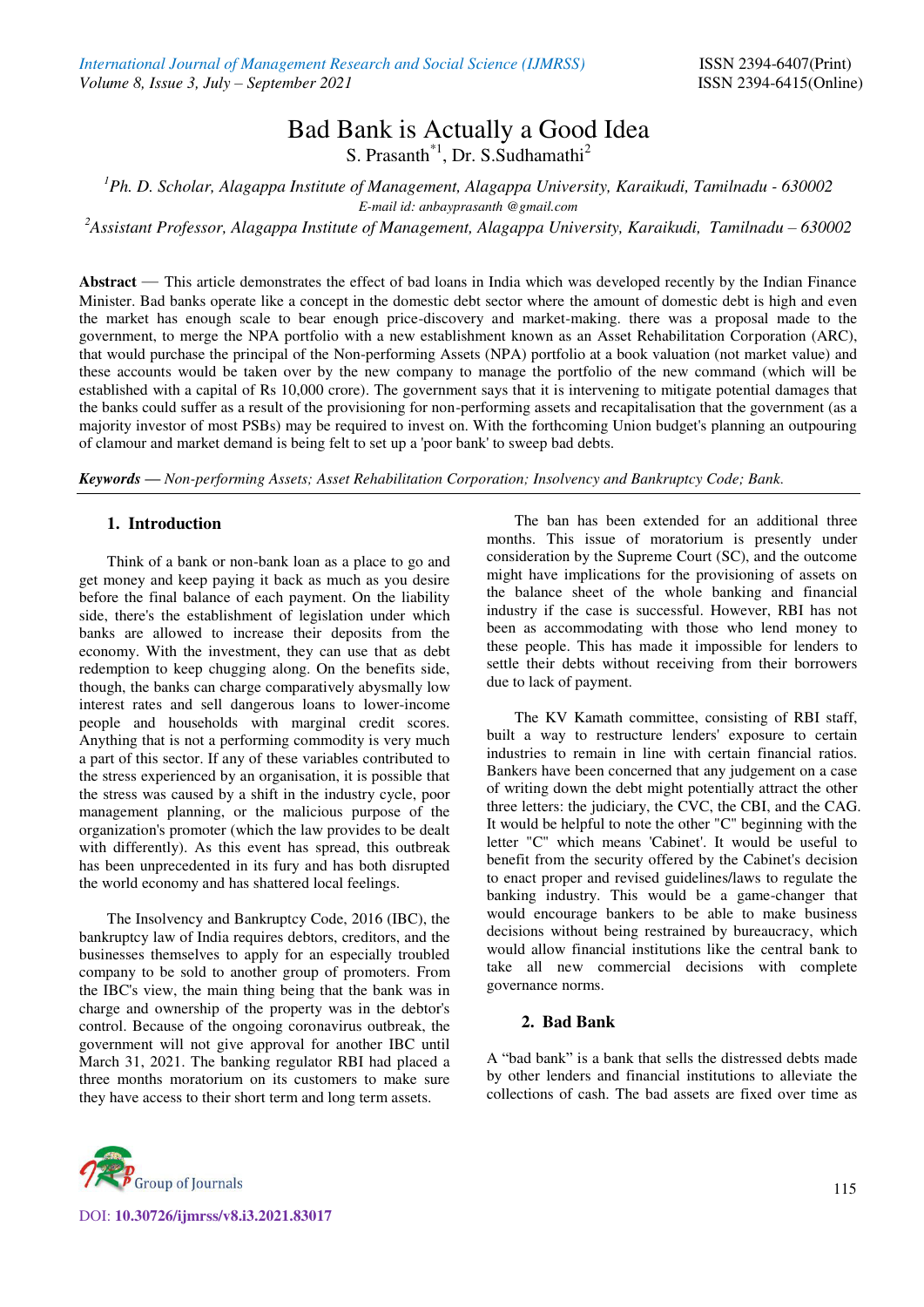bad assets are then resolved. When the banks are relieved of the NPA pressure, they will be able to find newer loans, which they will see as more lucrative. A financial business should be owned by banks with the most non-performing assets."Back from the dead" is how international media today describes the Bank of Cyprus after its resolution. Although market perception and financial results are improving considerably, there is still a "nightmare haunting" BoC's credibility and performance: the big scale of Non- Performing Loans. The case storey recounts all of the significant events that occurred during and after the tumultuous crisis era, as well as the steps taken by the CEO of BoC to address the bad debt problem and the premise that a "bad bank" would be established.

According to NCÜ (2017), a bad bank is a legal entity established with the goal of separating stressed assets held by a conventional bank from the bank's performing assets and other assets. As previously indicated, the separation referred to above is effected by the transfer of stressed assets from the regular bank to the bad bank. Upon completion, the stressed assets are removed from the regular bank's balance sheet, after which the bank is recapitalized and the process is repeated. It will then be possible for the normal bank to concentrate on its regular business activities without being distracted by the stressed assets. The bad bank is entrusted with the job of managing and/or liquidating the stressed assets that have been acquired by the institution. In the banking industry, a "good bank" is defined as a financial organisation that has successfully removed toxic and stressed assets from its balance sheet.

## **3. Objectives**

The main objectives of creation of the bad bank are,

- To improve the health of Indian banks' balance sheets;
- To allow banks to achieve the appropriate level of capital adequacy by raising new capital from the market;
- To increase loan growth in order to spur investment and, eventually, economic growth. In essence, a bad bank would assist Indian banks in reducing their losses and allowing them to focus on their primary business of lending. Let's take a closer look at the situation.

#### **4. Historical Examples of Bad Banks**

Bad banks emerged in the late 1980s as a result of a crisis in the banking sector of the United States of America, and they were more than just a theory at the time. A number of banks were on the verge of failure or insolvency at the time, owing to the precipitous decline in real estate and oil prices (Bleier, 2008). Mellon Bank, which is located in Pittsburg, Pennsylvania, was the most severely affected. That particular bank was incurring losses on a



consistent basis and needed to be recapitalized. As a result, Mellon Bank established a new bank, known as the Grant Street National Bank, for this purpose (GSNB). In contrast to a traditional bank, GSNB did not accept deposits and then lend the money collected. The formation of GSNB was intended to facilitate the transfer of Mellon Bank's hazardous assets to it (McKinsey& Company, 2003). Later, the GSNB would liquidate those hazardous assets, and then it would go into liquidation itself. The hazardous assets of Mellon Bank, which had an original value of \$ 1.4 billion, were transferred to GSNB for a depressed book value of \$ 640 million, resulting in a net gain of \$ 640 million. The majority of the funds for this transaction came from a public offering of extendable pay-through notes, as well as Mellon Bank's shareholder dividends. (The shareholders of Mellon Bank got GSNB's shares in exchange for the value of their dividend.) GSNB, which was established in 1988, liquidated all of the hazardous assets that were transferred to it and was officially declared inactive in July 1995 (Bleier, 2008). Mellon Bank, on the other hand, began making profits within roughly a year following the establishment of the GSNB (McKinsey& Company, 2003). Following the success of the Mellon Bank case, the good bank-bad bank strategy has been implemented both in the United States and in other nations as a result of its success. Because of the success of GSNB, the United States government decided to form an asset management firm, which was later renamed the Resolution Trust Corporation. This organisation was tasked with the responsibility of disposing the stressed assets of banks that had been deemed bankrupt by the Office of Telecommunications and Information Technology. This corporation was involved in the liquidation of stressed assets totaling \$394 billion that developed as a result of the saving and loan crisis of the 1980s (Schäfer & Zimmermann, 2009), which occurred in the early 1990s. This poor bank resolution procedure, on the other hand, came at a cost to the American taxpayer of \$ 124 billion (Curry & Shibut, 2000). Japanese banks have used the good bank-bad bank approach to restructure their bad loans in order to reduce their bad debts. In 1992, the Banker's Association of Japan established the Credit Cooperative Purchasing Company, which was designated as a bad bank (CCPC). This firm acquired and serviced the stressed assets of Japanese banks when they became insolvent (Bleier, 2008). A loan in the amount of the selling value was extended by the banks who sold the stressed assets at a reduced price to CCPC itself in order to finance the transaction. A real estate property and other assets that had been pledged as security for the stressed assets were later sold by the CCPC, with the proceeds going towards repaying a loan made available to it by a bank that had sold the stressed assets to it (Taniuchi, 1997). To deal with the bad loan problem in their respective banking sectors, many European nations have effectively implemented different shades of the good bank – bad bank solution in their respective banking sectors. Sweden was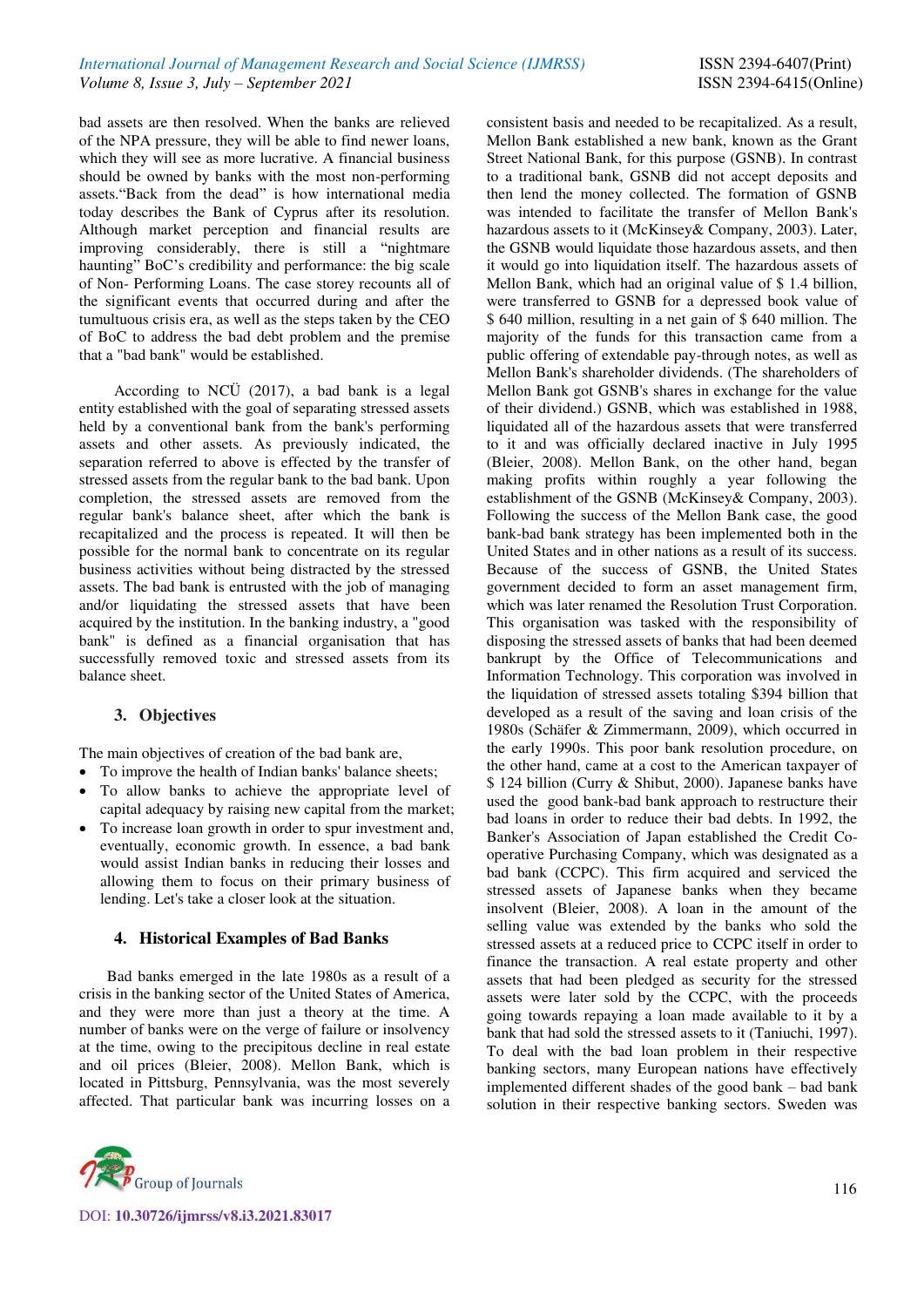the site of the establishment of the first bad banks in Europe. According to Schafer and Zimmermann (2009), the Swedish government established two bad banks under the names Securum and Retriva. Nordbanken, a commercial bank, was forced to close its doors in 1992, and Securum was formed to take over its stressed assets. It was possible for Securum to finance this acquisition partially through a loan from Nordbanken and partly by an injection of public stock (Repousis, 2017). Retriva, which was created about the same time to take over the stressed assets of Gota Bank, was also established (Ingves& Lind, 1996). After Gota Bank's assets were liquidated, Nordbanken was able to buy the remaining decent assets (Repousis, 2017). The tax payer incurred a significant loss as a result of the bailout package; however, the loss was recouped by the end of 2007 as a result of earnings from dividends, stock sales, and other sources (Schäfer & Zimmermann, 2009). The two bad banks, for their part, were successful in liquidating the stressed assets that they had taken over (Repousis, 2017). BIH was established in 2006 to separate the stressed assets of a bank known as Berliner Bankgesellschaft (Schäfer & Zimmermann, 2009). BIH is a bad bank in Germany that was established in 2006 to separate stressed assets of a bank known as Berliner Bankgesellschaft (Schäfer & Zimmermann, 2009). However, when a more severe financial crisis hit Germany in 2008-09, the German Federal Legislature adopted legislation in July 2009 requiring the provision of a good bank-bad bank solution that placed a minimal cost on the German tax payer. The aforementioned statute established two distinct bad bank models for private and state banks, respectively. In order to accommodate private banks, German law established a special purpose company model. The aforementioned concept saw private banks transfer their stressed assets to these special purpose companies at book value in exchange for a tax deduction. As part of the consideration for transferring the stressed assets, these special purpose organisations issued bonds to the transferring bank equal to 90 percent of the book value of the stressed assets. These bonds were backed by a government-sponsored organisation known as the Special Fund for Financial Market Stabilization (SFFS) (SoFFin).

## **5. Bad Loans At A Glance**

Risk exists in every industry, but it is particularly prevalent in banking. Indian banks have been experiencing large losses as a result of a variety of factors including the economic downturn, delayed projects, cost overruns, difficulties in obtaining licences, and land acquisition issues, among others.

A new report from the Reserve Bank of India, titled "Developments and Development Report 2020," shows that gross non-performing assets (GNPAs) held by Indian banks increased to 8.2 percent at the end of the report year (March 31, 2020) from 9.1 percent at the end of the previous year. PSBs' research and development (R&D) investment was Rs. 6.78 lakh crore as of March 31, 2020, according to the company.

The fast expansion in credit over the period 2005-12, along with the absence of a comprehensive credit assessment process and inadequate loan management procedures, are the major causes for the large number of bad loans during the later portion of this era of history. Overall gross non-performing assets (GNPAs) of Indian banks declined marginally from March 2019 to March 2020, although restructuring of normal advances grew from 0.36 percent to 0.43 percent of GNPAs, signalling a period of incipient stress in the market during this time period.

The contribution of GNPAs would have been larger if the RBI had not imposed an asset quality halt and the Covid-19 relief mechanism had not been in place at the time. The Reserve Bank of India (RBI) has issued a warning that the asset quality of the Indian banking sector would deteriorate dramatically in the near future. In addition to recapitalization, a recent Economic Report recommends that balance sheets be cleaned up. Because, it would be controlled by the government, as has been suggested, the bad bank would be more powerful than the existing Asset Restoration Firms. When non-performing assets (NPAs) are transferred to the bad bank, public sector banks will no longer be forced to rely on greater provisions but will instead have ready access to capital in the business. This is due to the significant increase in discount rates from 30 to 60 percent of the book value of the bad loan to the upfront cash fee of 15 percent levied by the ARCs, as well as the fact that the bad bank was established at a reasonable time.

Banks in India have been slow to sell poor assets to asset recovery companies (ARCs) because the ARCs have been unwilling to absorb the liabilities of the banks.

## **6. The Way Forward**

In the Indian banking system, a vicious cycle has developed, with high non-performing assets (NPAs) and inadequate capital sufficiency both leading to low profitability levels. The lack of expansion in credit leads to an increase in non-performing loans (NPAs). Despite the fact that banks are specialists in lending, they are not experts in managing massive stressed assets; they lack both the necessary degree of legal competence and the enabling environment in which to recover non-performing assets.

Previously, banks had to concentrate on capacity building and re-skilling of their in-house employees in